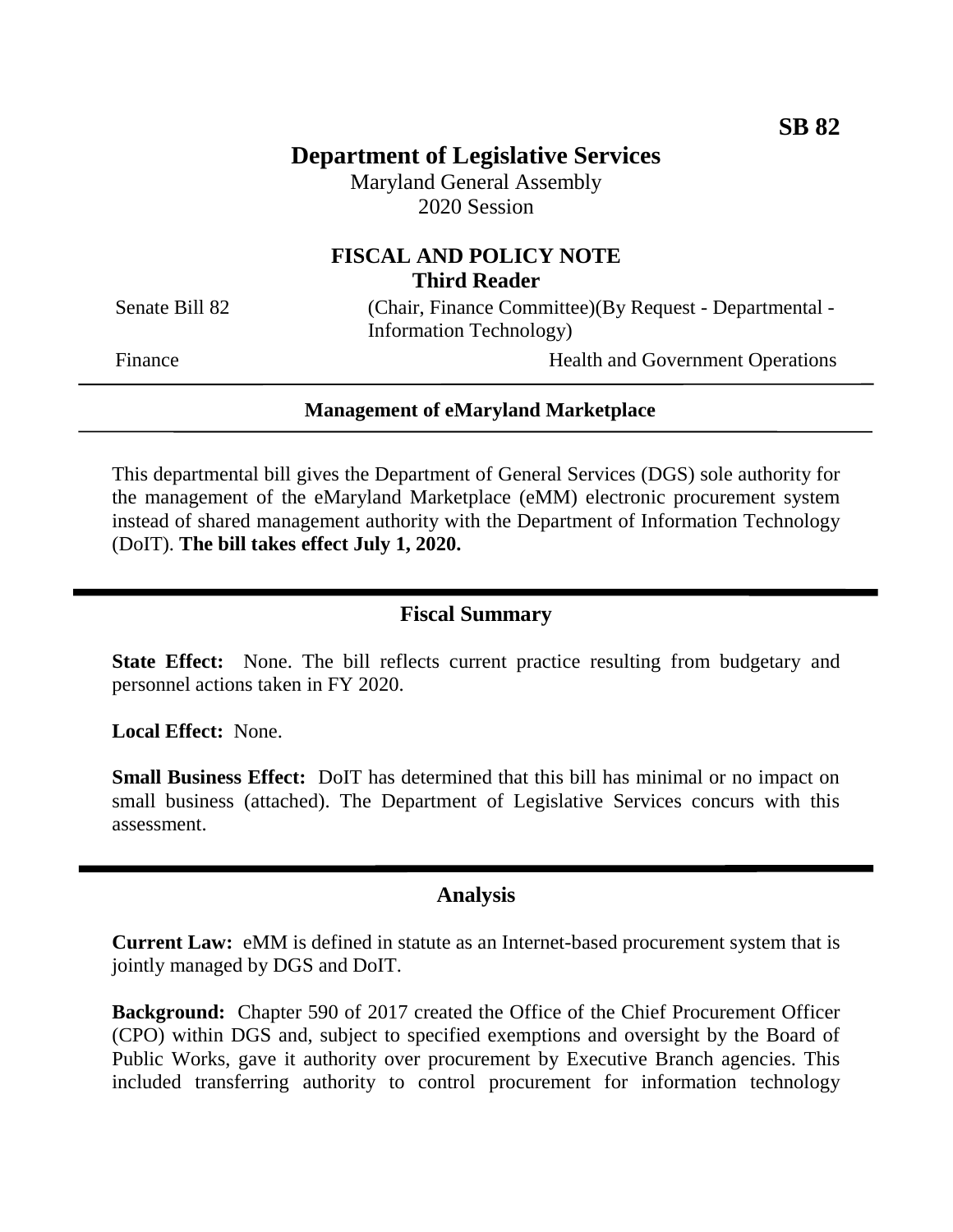equipment and services from DoIT to CPO. To implement this statutory change in authority, the fiscal 2020 budget transferred 11 positions and \$915,600 in compensation costs from DoIT to DGS.

In fiscal 2019, DGS procured a new version of eMM and rebranded it as eMaryland Marketplace Advantage (eMMA) to replace a legacy system that had limited functionality and was no longer supported. With the transfer of personnel described above, DGS has been solely responsible for managing eMMA since its launch in summer 2019.

# **Additional Information**

**Prior Introductions:** None.

**Designated Cross File:** None.

**Information Source(s):** Department of Information Technology; Department of General Services; Department of Legislative Services

| <b>Fiscal Note History:</b> | First Reader - January 7, 2020  |
|-----------------------------|---------------------------------|
| $rh/l$ jm                   | Third Reader - January 31, 2020 |

Analysis by: Michael C. Rubenstein Direct Inquiries to:

(410) 946-5510 (301) 970-5510